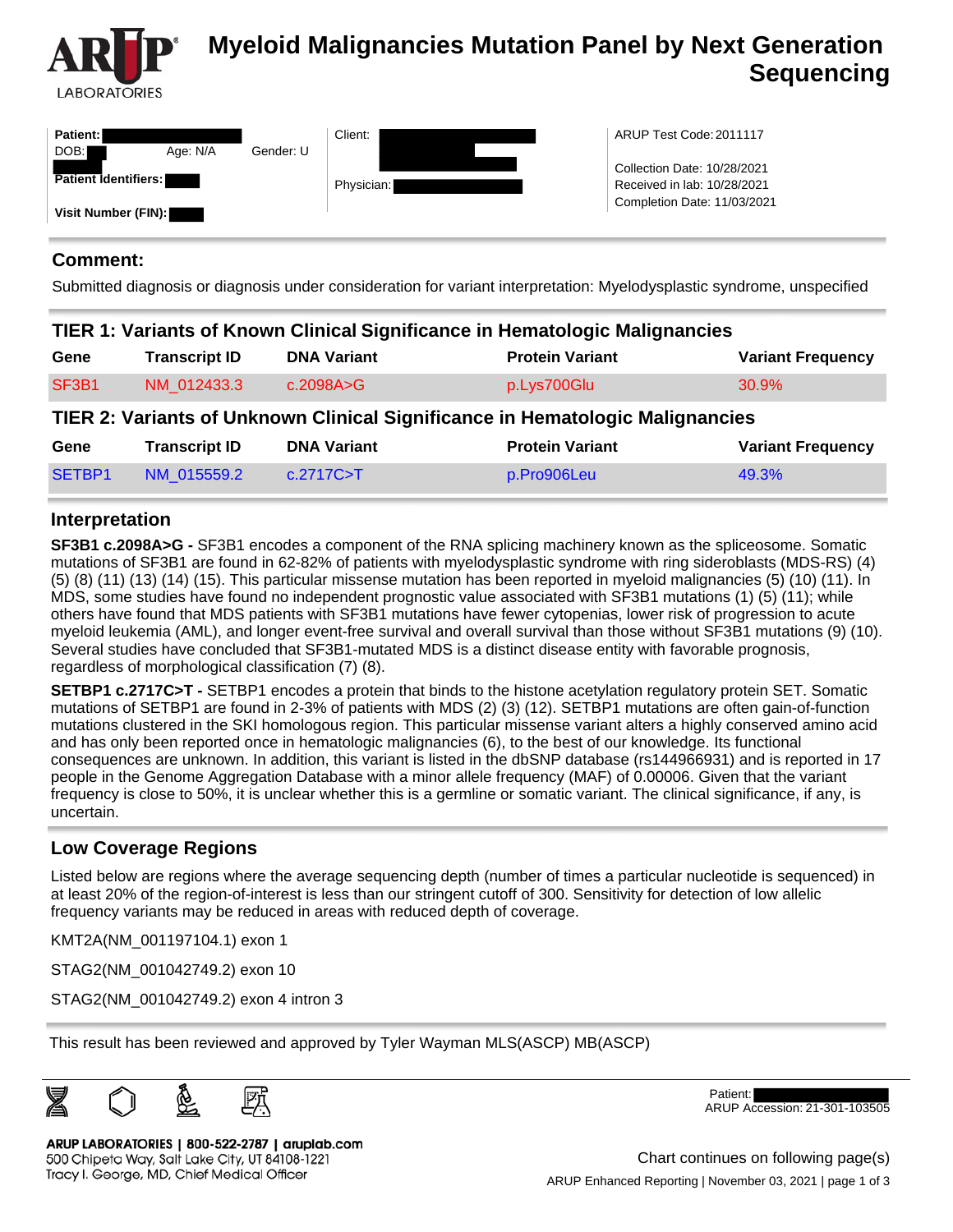## Myeloid Malignancies Mutation Panel by Next Generation Sequencing

**Patient:** | **Date of Birth:** | **Gender:** U | **Physician:** 

**Patient Identifiers: | Visit Number (FIN):** 

#### **References**

(1) Damm F, Thol F, Kosmider O et al, SF3B1 mutations in myelodysplastic syndromes: clinical associations and prognostic implications. Leukemia 2012. PMID:22064355

(2) Hou HA, Kuo YY, Tang JL et al, Clinical implications of the SETBP1 mutation in patients with primary myelodysplastic syndrome and its stability during disease progression. Am J Hematol 2014. PMID:24127063

(3) Inoue D, Kitaura J, Matsui H et al, SETBP1 mutations drive leukemic transformation in ASXL1-mutated MDS. Leukemia 2015. PMID:25306901

(4) Jeromin S, Haferlach T, Grossmann V et al, High frequencies of SF3B1 and JAK2 mutations in refractory anemia with ring sideroblasts associated with marked thrombocytosis strengthen the assignment to the category of myelodysplastic/myeloproliferative neoplasms. Haematologica 2013. PMID:22929973

(5) Lin CC, Hou HA, Chou WC et al, SF3B1 mutations in patients with myelodysplastic syndromes: the mutation is stable during disease evolution. Am J Hematol 2014. PMID:24723457

(6) Lindsley RC, Mar BG, Mazzola E et al, Acute myeloid leukemia ontogeny is defined by distinct somatic mutations. Blood 2015. PMID:25550361

(7) Malcovati L, Karimi M, Papaemmanuil E et al, SF3B1 mutation identifies a distinct subset of myelodysplastic syndrome with ring sideroblasts. Blood 2015. PMID:25957392

(8) Malcovati L, Papaemmanuil E, Ambaglio I et al, Driver somatic mutations identify distinct disease entities within myeloid neoplasms with myelodysplasia. Blood 2014. PMID:24970933

(9) Malcovati L, Papaemmanuil E, Bowen DT et al, Clinical significance of SF3B1 mutations in myelodysplastic syndromes and myelodysplastic/myeloproliferative neoplasms. Blood 2011. PMID:21998214

(10) Papaemmanuil E, Cazzola M, Boultwood J et al, Somatic SF3B1 mutation in myelodysplasia with ring sideroblasts. N Engl J Med 2011. PMID:21995386

(11) Patnaik MM, Hanson CA, Hodnefield JM et al, Differential prognostic effect of IDH1 versus IDH2 mutations in myelodysplastic syndromes: a Mayo Clinic study of 277 patients. Leukemia 2012. PMID:22033490

(12) Thol F, Suchanek KJ, Koenecke C et al, SETBP1 mutation analysis in 944 patients with MDS and AML. Leukemia 2013. PMID:23648668

(13) Visconte V, Makishima H, Jankowska A et al, SF3B1, a splicing factor is frequently mutated in refractory anemia with ring sideroblasts. Leukemia 2012. PMID:21886174

(14) Visconte V, Rogers HJ, Singh J et al, SF3B1 haploinsufficiency leads to formation of ring sideroblasts in myelodysplastic syndromes. Blood 2012. PMID:22826563

(15) Yoshida K, Sanada M, Shiraishi Y et al, Frequent pathway mutations of splicing machinery in myelodysplasia. Nature 2011. PMID:21909114

#### BACKGROUND INFORMATION: Myeloid Malignancies Panel Interp

CHARACTERISTICS: Myeloid malignancies are clonal disorders of hematopoietic stem and progenitor cells that include myelodysplastic syndromes (MDS), myeloproliferative neoplasms (MPN), myelodysplastic/myeloproliferative neoplasms (MDS/MPN), and acute myeloid leukemia (AML). Recent studies have identified recurrently mutated genes with diagnostic and/or prognostic impact in myeloid malignancies. The presence of certain mutations may inform clinical management. This multi-gene panel by massively parallel sequencing (next generation sequencing) is a more cost-effective approach when compared to the cost of multiple single gene tests. This test can be used to complement the morphologic and cytogenetic workup of myeloid malignancies. GENES TESTED: ANKRD26, ASXL1, ASXL2, BCOR, BCORL1, BRAF, CALR, CBL, CBLB, CEBPA, CSF3R, CUX1\*, DDX41, DNMT1\*, DNMT3A, ELANE, ETNK1, ETV6, EZH2, FBXW7, FLT3, GATA1, GATA2, GNAS, HNRNPK,



Patient: ARUP Accession: 21-301-103505

ARUP LABORATORIES | 800-522-2787 | aruplab.com 500 Chipeta Way, Salt Lake City, UT 84108-1221 Tracy I. George, MD, Chief Medical Officer

ARUP Enhanced Reporting | November 03, 2021 | page 2 of 3 Chart continues on following page(s)